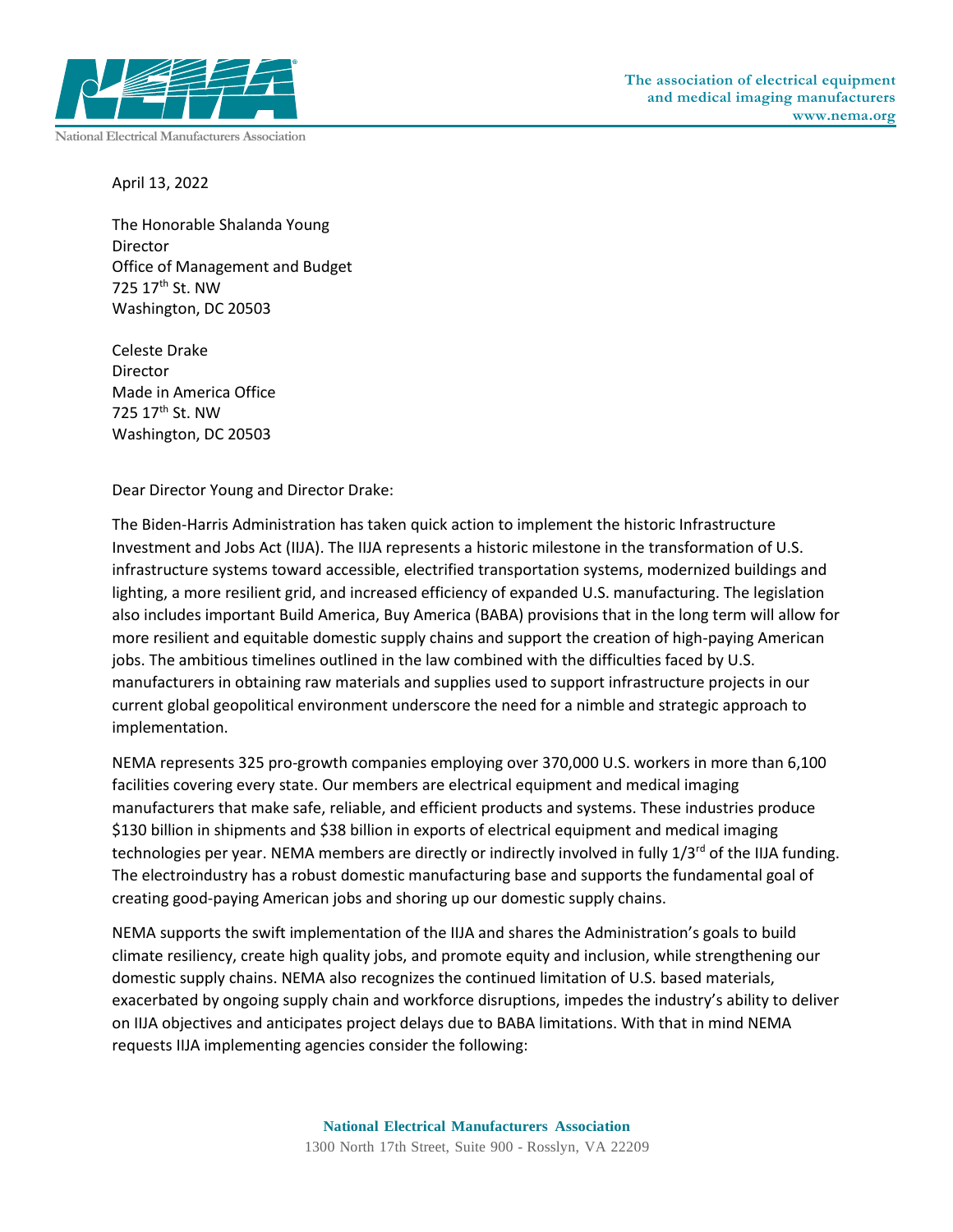**1. Include the substantial transformation test in the guidance for IIJA funded programs.** Allowing for the substantial transformation rule<sup>1,2,3,4</sup> within IIJA funded programs will support American manufacturing jobs. This test requires that, regardless of the origin of specific components, substantial manufacturing activities must take place in either the United States or qualified countries.

However, it does not factor in all types of manufacturing processes performed in the U.S. and therefore does not support all domestic jobs. Simple assembly processes such as screwing, fastening, and cutting are not taken into account as part of the substantial transformation test. We urge the Administration to account for all the jobs that are supported in the United States via the substantial transformation rule, regardless of the degree or skill level.

**2. Provide that the component test includes all labor in the cost analysis.** This would promote American jobs, consistent with both Congress's intent and existing regulatory regimes governing manufacturer supply chains.

Under current government procurement rules, the component test does not include the cost of labor when determining if the cost of the domestic components exceed 55% of the cost of all the components. NEMA Members' products may require low value components to be sourced from foreign suppliers, but much of the development, design, and assembly is done domestically. A method of determining domestic content that factors in the cost of U.S. labor would benefit domestic firms, and positively contribute to domestic manufacturing and jobs.

**3. Make the Commercially Available off-the-shelf (COTS) partial waiver, provided for in federal procurements, available for programs governing federally funded infrastructure grants.** Both government and industry have benefitted from the partial COTS waiver that applies to federal procurements. This waiver eases the administrative burden associated with tracking the cost of components and manufacturers have been incentivized to enter the government marketplace, which has supported American manufacturing jobs.

In addition, the COTS waiver has given the government access to cost effective technology available in the commercial marketplace. Many energy efficient products would not be available for existing government procurement programs without the COTS waiver, since a large portion of the electrical and electronic components are not domestically available today and would not be available in sufficient quantity or cost for several years even if the government were to provide incentives for domestic production. The COTS waiver currently applies to government procurement and the same criteria must apply to projects funded through federal grants.

**4. Establish consistent criteria for domestic products across all agencies, programs and funding methods.** To ensure that manufacturers can continue to support the U.S. economy and the important goals of the IIJA, it is crucial that the new Buy America programs implemented are

<sup>1</sup> <https://www.trade.gov/rules-origin-substantial-transformation>

<sup>2</sup> <https://www.energy.gov/sites/prod/files/PF2010-54a.pdf>

<sup>3</sup> <https://www.law.cornell.edu/cfr/text/2/176.160>

<sup>4</sup> [https://www.cbp.gov/sites/default/files/assets/documents/2016-Apr/icp026\\_3.pdf](https://www.cbp.gov/sites/default/files/assets/documents/2016-Apr/icp026_3.pdf)